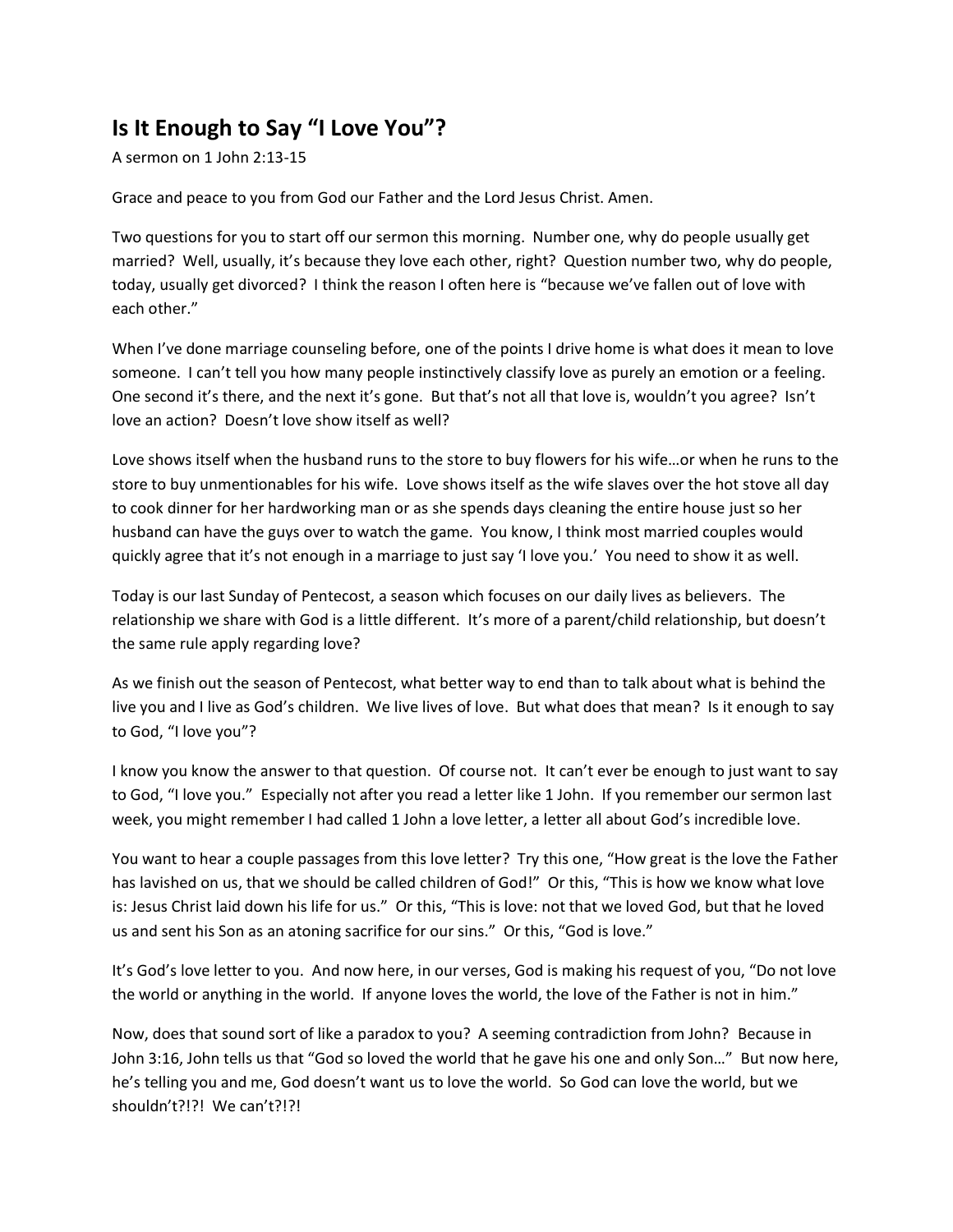It all comes down to that word "world." In John 3:16, you know what the 'world' is? It's every human being. It's you and me and every other person who has, who is, who will walk this earth. God loves us all so much he sent Jesus to die for our sins.

But here, "world" takes on a different meaning. "World" in this sense refers to the opposite of the values of heaven. John illustrates what he means with the term world by identifying three terrible "worldly" evils arising out of a sinful human heart: cravings, lust, and boasting, which we'll talk about in a little bit.

Basically, God's giving us an ultimatum here: either we love God or we love this world and all its sinful pleasures. Either you're going to love God and show your love for God or else you're going to love worldly evils. You can't have both sides. You can't straddle the fence.

You see, friends in Christ, we are dealing with a 1st Commandment issue here. You know the 1st Commandment, don't you? "You shall have no other gods. What does this mean? We should fear, LOVE, and trust in God above all things."

What does it mean to love God, to love God above all things? The Bible tells us, "Love the Lord your God with all your heart, all your soul, and all your mind." Right there, that passage tells us love is so much more than just saying, "I love you, God." Your heart, your soul, your mind, your entire body, your entire life, that's what you ought to love God with. To put anything else above God, simply put, is idolatry.

Do you always love God? Well, let's check ourselves against what John lists as not loving God…the worldly idols of "cravings of sinful man, the lust of his eyes, and the boasting of what he has and does."

The cravings of sinful man…can you think of examples of this, from your own life? How the sinful nature urges you toward shortcuts to happiness in this life that in actuality leaves you anything but happy. Like drinking a little too much to fit in or to numb the pain of strained relationships or overbearing work or personal failures. Or the craving to feel accepted by your peers drives you to abandon faithful living as you indulge in gossip or lying or vulgar language. That's not loving God.

And let's not forget about one of the most dangerous cravings this sinful world offers today, the "lust of his eyes." Let's face it, people today, you and I today, want to feel loved and want to express their sexuality. But how the evil within us can twist those innocent desires into lust. Lust is the driving force behind adultery, marriage-wrecking, prostitution, pornography. All these promise fulfillment, but none delivers. They lead only to more addictions…more selfishness. How simple and how accessible the world makes objects of lust readily available to lead astray hearts and minds from what they should truly desire, godly living. That's not loving God.

And then there's the final idol, boasting. We all long for praise. But the sin within drives us to be too impatient to let other people figure out our good features at their own speed. So we hasten the process with boasting, forgetting that all our possessions and even our skills are gifts of God. "Look at how involved I am in the community, all the work I do for charity…or all the work I do for this church," as if everyone should hoist you onto their shoulders and grovel at my feet because I'm such a good person.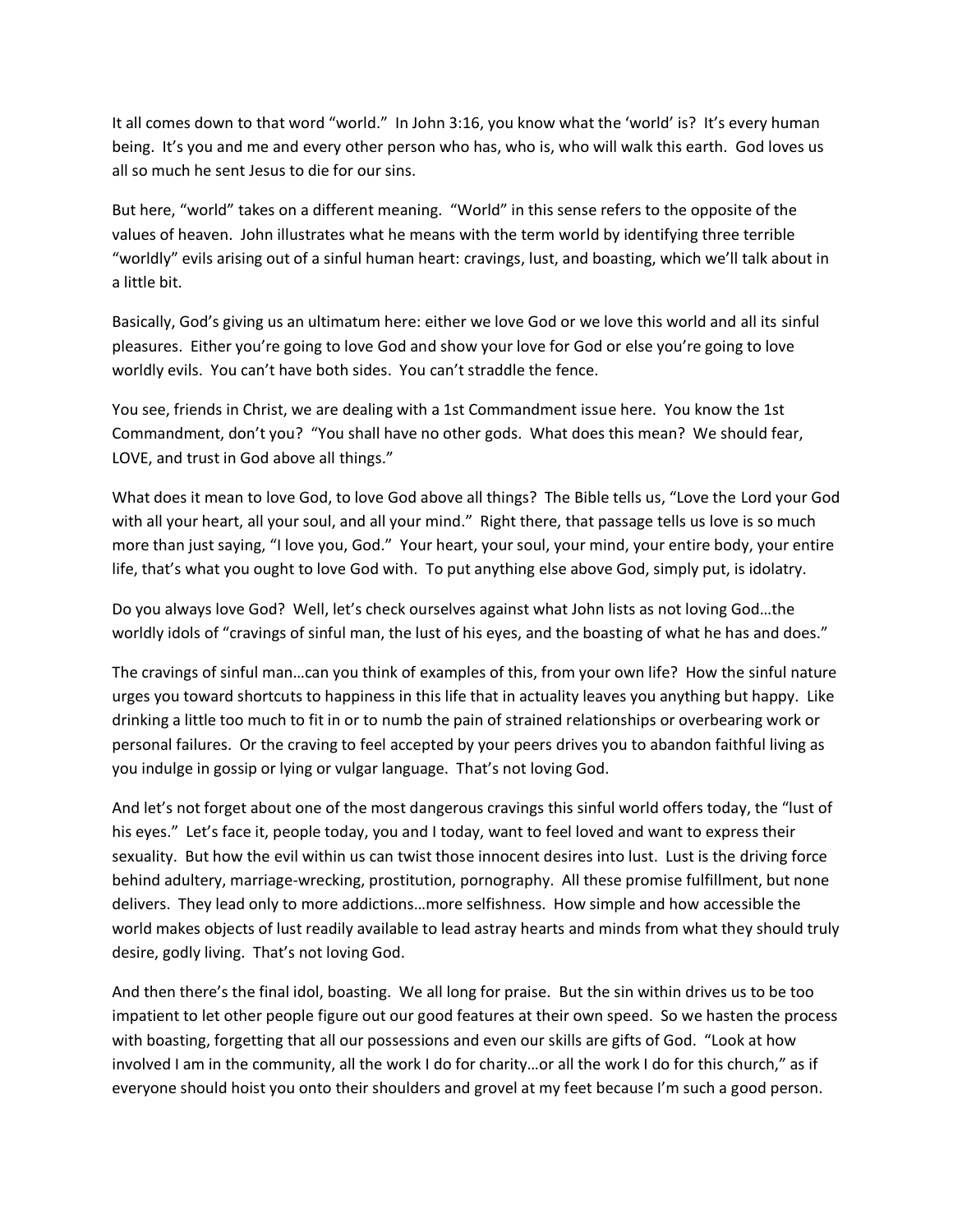But you see, boasting denies God's gifts, insults the giver, and inflates the braggart with nothing but conceited gas. That's not loving God.

And you could add to that list, maybe the idols you struggle with, like does Facebook trump devotions or reading God's Word? Does money for my new clothes become more important than money given to my over-generous God? Does going out to eat or that new movie or that sporting event get the nod over spending time showing love for God by serving him and helping out at church?

You realize, everything the world offers us is transitory. John tells us the world with its evil and selfish desires will pass away. We should be focused on loving God, but we often aren't. We're often focused on ourselves and our wants instead. That's not loving God. That's idolatry.

And here's what God has to say to that, "I am the LORD…I will not give my glory to another or my praise to idols." In another place, God calls himself a "jealous God." He doesn't want to share you with an idol. He wants you all to himself. He wants you to love him and only him…and not just to say you love him, but to show your love for him… in how you think, how you speak, how you live your life.

And the sad reality is we don't. God often has an unrequited love. He shows nothing in this relationship but love to you and me and we don't always show it back. We might say we love him, but behind his back we cheat on him as we fall in love with this world and its sinful desires.

I'm sure many of you know how badly it stinks to tell someone you love them and then to not have them say it back. But in a sense, that's what we do with God. And for that, what do we deserve? For God to take away his love, not just for a little while, but for all eternity. And without God's love, that would be hell for all of us.

God knows it's not enough to just say, "I love you." You know what's interesting? Look through the entire Bible, and there is rarely a time where God says, "I love you."

Instead, look at how many times he shows how much he loves us. Like the passages from 1 John I used earlier, "God is love," "This is what love is: Jesus laid down his life for us," "This is true love, that God loves us and sent Jesus to die for us." And there's plenty more, like John 3:16. The book of Ephesians, "But because of his great love for us, God…made us alive with Christ even when we were dead in transgressions."

And then there's the section from Romans, "God demonstrates his own love for us in this: While we were still sinners, Christ died for us." Now, I've heard of parents who play this game with their children at bedtime, where the parent would say, "I love you from here to the moon!" The child would try to top that statement, like, "I love you to the moon and back." They go back and forth, trying to one-up each other until someone would finally say the ultimate phrase, "I love you…infinity!"

Imagine that were God. Imagine that were Jesus. Ask him how much he loves you. He answered, "This much." Then he stretched out his arms and died for you. That's true love. Jesus stretched out His arms so wicked people could nail Him to a cross even though he hadn't committed any sin, even though he had lived a perfect life. That's how much He loves us.